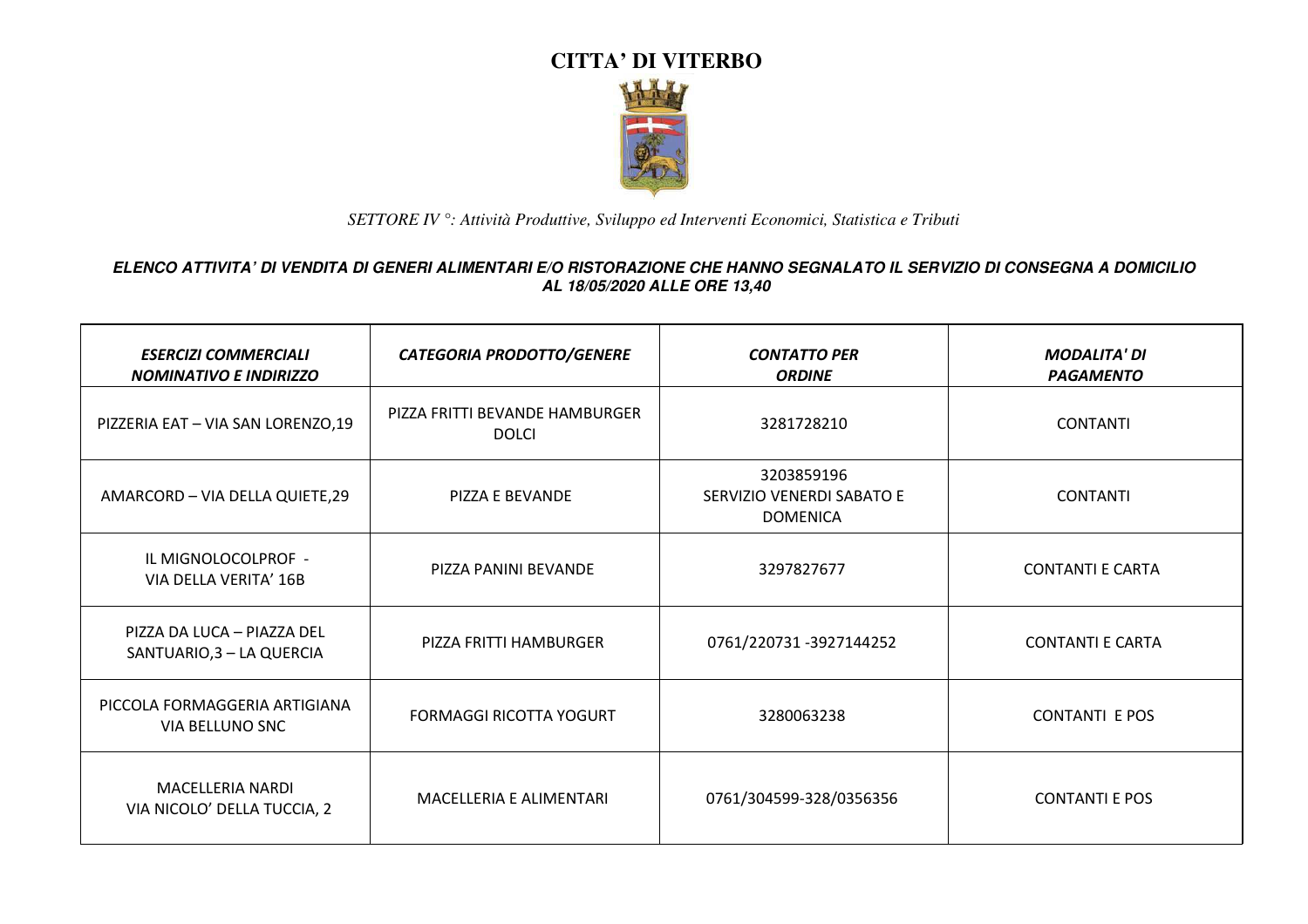

| <b>ESERCIZI COMMERCIALI</b><br><b>NOMINATIVO E INDIRIZZO</b>                 | <b>CATEGORIA PRODOTTO/ GENERE</b>                        | <b>CONTATTO PER ORDINE</b>                                                                                    | <b>MODALITA' DI PAGAMENTO</b>  |
|------------------------------------------------------------------------------|----------------------------------------------------------|---------------------------------------------------------------------------------------------------------------|--------------------------------|
| RISTORANTE PIZZERIA DA SAVERIO<br>PIAZZA DEL DUOMO, 3<br>S.MARTINO AL CIMINO | PIZZERIA E ROSTICCERIA                                   | 0761-379643/3451763424                                                                                        | <b>CONTANTI</b>                |
| TOTO'S PUB - VIA GENOVA 32/E                                                 | PIZZA CARNE HAMBURGER                                    | 3935142250                                                                                                    | <b>BANCOMAT CARTA CONTANTI</b> |
| <b>GRAN RISPARMIO</b><br>VIA OROLOGIO VECCHIO 44<br>VIA PIAVE 19D            | CARNE FRUTTA E VERDURA, GENERI<br>ALIMENTARI,, DETERSIVI | 0761/347807<br>cell.3282015552<br>VIA OROLOGIO VECCHIO<br>0761/091128-<br>cell.3282015686<br><b>VIA PIAVE</b> | <b>CONTANTE E BONIFICO</b>     |
| AGRITURISMO IL MARRUGIO<br>STRADA SAMBUCHETE                                 | MENU' CON PRODOTTI BIOLOGICI                             | 3428768738                                                                                                    | <b>CONTANTI E POS</b>          |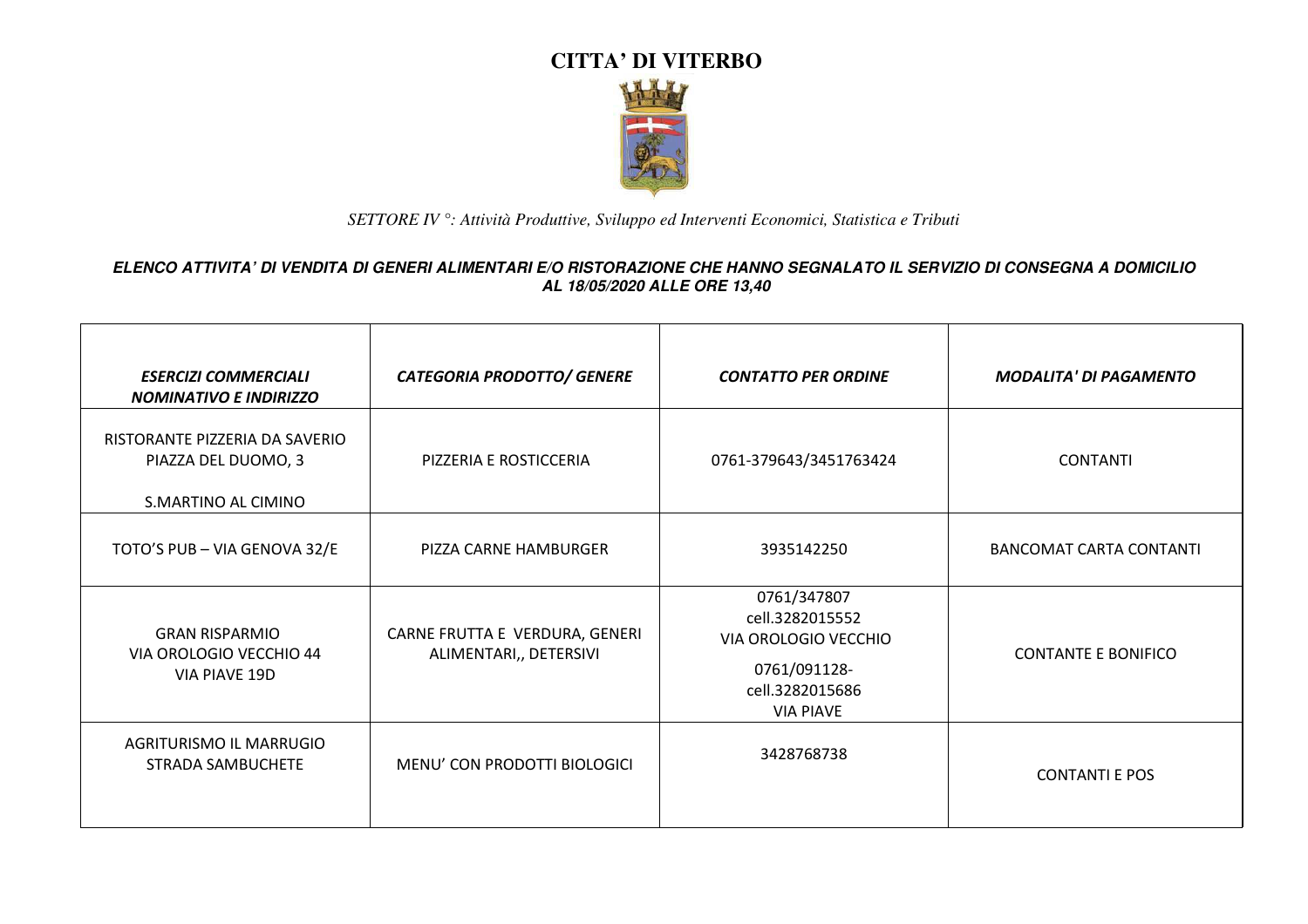

| <b>ESERCIZI COMMERCIALI</b><br><b>NOMINATIVO E INDIRIZZO</b>          | <b>CATEGORIA PRODOTTO/ GENERE</b>                                | <b>CONTATTO PER ORDINE</b>                       | <b>MODALITA' DI PAGAMENTO</b> |
|-----------------------------------------------------------------------|------------------------------------------------------------------|--------------------------------------------------|-------------------------------|
| PASTICCERIA CASANTINI<br><b>VIA CAIROLI 27</b>                        | PASTICCERIA                                                      | 3287283392<br>3287283394                         | <b>CONTANTI E BONIFICO</b>    |
| <b>CRISPIZZA</b><br>PIAZZA F. CRISPI N.13                             | PIZZERIA E PANINOTECA                                            | 3483717063                                       | <b>CONTANTI</b>               |
| L'ANTICA LATTERIA<br>VIA DELLA VERITA' 25                             | <b>GELATO IN VASCHETTA</b>                                       | 3274587382 (anche tramite wa)                    | <b>CONTANTI</b>               |
| SAPORI D'ITALIA<br>VIA I.GARBINI 138                                  | PIATTI PRONTI DA ASPORTO                                         | 3803976246                                       | <b>CONTATI E BANCOMAT</b>     |
| RISTORANTE ENOTECA PIZZERIA<br><b>ENOTRIA</b><br>VIA VALLE PIATTA 2/4 | PRIME E SECONDI PIATTI, CONTORNI,<br>PIZZA, VINI, DOLCI PASQUALI | 3391910856 (anche tramite wa)                    | <b>CONTANTI</b>               |
| <b>AGRIFISH</b><br>STRADA CASSIA NORD KM 85                           | PRODOTTI ITTICI (FRESCO, CUCINATO<br>SURGELATO)                  | 0761/270952<br>PAGINA FACEBOOK: DAL PESCHERECCIO | <b>CONTANTE BANCOMAT</b>      |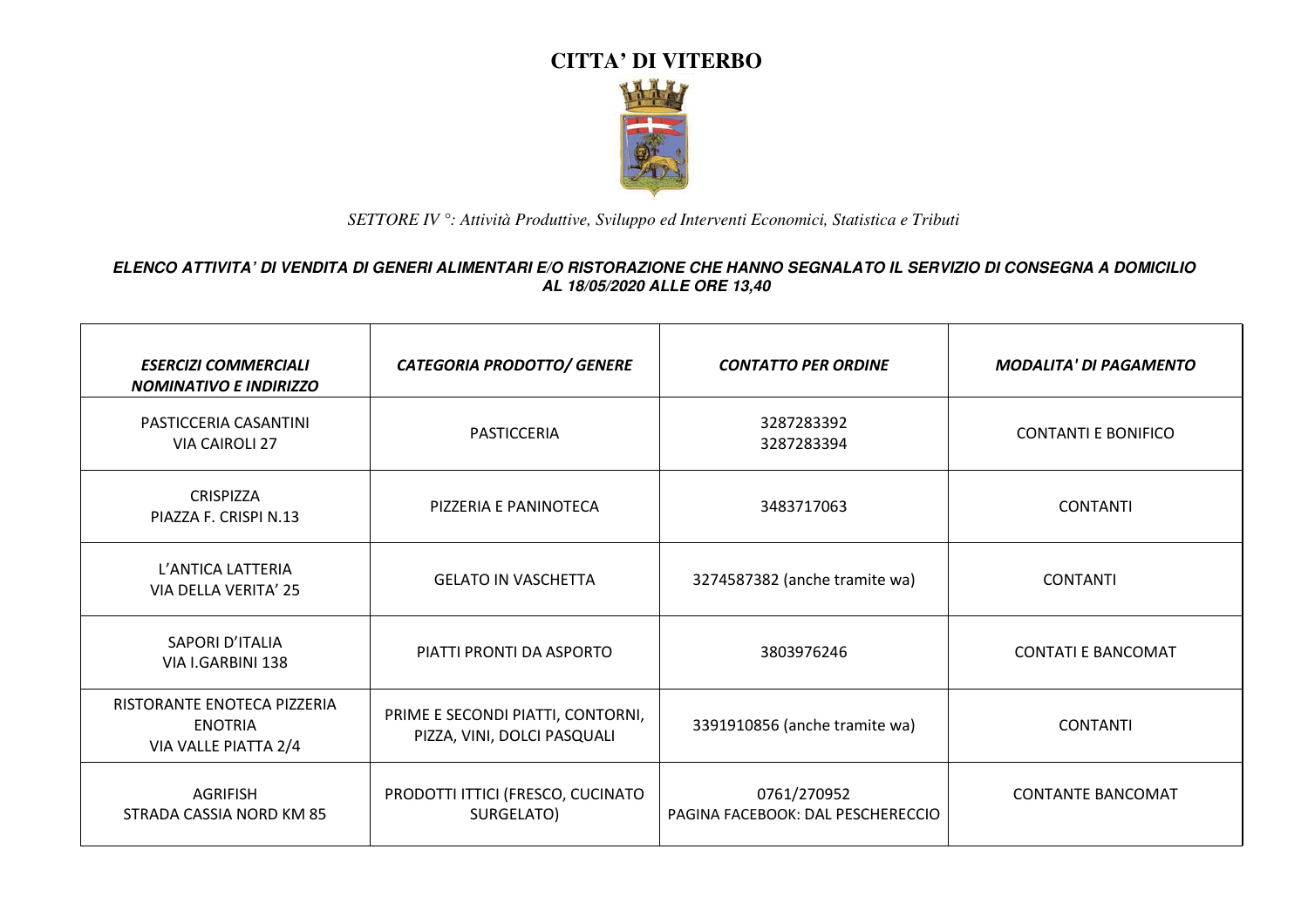

| <b>SERCIZI COMMERCIALI</b><br><b>NOMINATIVO E INDIRIZZO</b>      | <b>CATEGORIA PRODOTTO/ GENERE</b>                                                   | <b>CONTATTO PER ORDINE</b>                                                             | <b>MODALITA' DI PAGAMENTO</b>                    |
|------------------------------------------------------------------|-------------------------------------------------------------------------------------|----------------------------------------------------------------------------------------|--------------------------------------------------|
| MIKY'S PIZZA<br>VIALE F. BARACCA N.07                            | PIZZA - HOT DOG - PANINI E DOLCI                                                    | 0761/333974 e/o www.mikyspizza.it<br>Htpp://mikyspizza.xmenu.it/                       | CONTANTI - BANCOMAT - PAYPAL                     |
| ALA S.R.L.<br>VIA I. GARBINI N.95                                | MACELLERIA - ALIMENTARI -<br><b>GASTRONOMIA - ORTOFRUTTA E VINI</b><br><b>SFUSI</b> | 0761/1917020<br>www.alimenti.shop                                                      | CONTANTI - CARTA DI CREDITO -<br><b>BONIFICO</b> |
| PIANETA COSPEA S.R.L.                                            | <b>IPERMERCATO CONAD</b>                                                            | 0761/380706<br>WHATSAPP 388/9395156<br>MAIL:<br>altuoservizio.viterbo@iper.pac2000a.it | <b>CONTANTI</b>                                  |
| LA BRUSCA ETRUSCA<br>PIAZZA DELLE ERBE 3                         | ALIMENTARI-CUCINATI PRONTI                                                          | 393384071840                                                                           | <b>CONTANTI</b>                                  |
| SHAO YANG ERBORISTERIA -<br>ALIMENTI BIO<br>VIA DELLE PIAGGE 1 A | ALIMENTI BIO-MACROBIOTICA-<br><b>PRODOTTI ERBORISTECI</b>                           | 0761/305401                                                                            | <b>CONTANTI - BONIFICO</b>                       |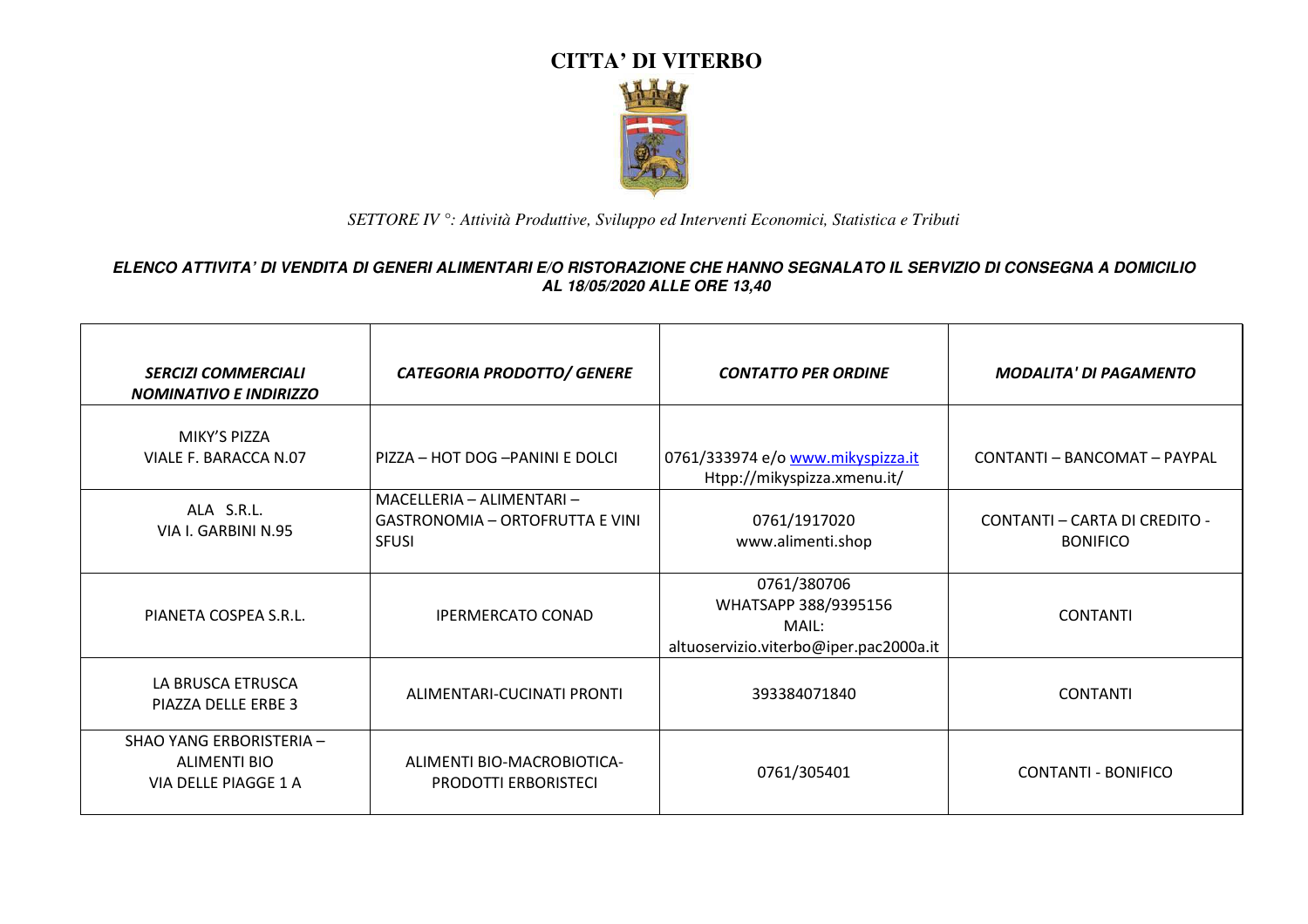

| <b>ESERCIZI COMMERCIALI</b><br><b>NOMINATIVO E INDIRIZZO</b>       | <b>CATEGORIA PRODOTTO/ GENERE</b>                                                | <b>CONTATTO PER ORDINE</b>                      | <b>MODALITA' DI PAGAMENTO</b>        |
|--------------------------------------------------------------------|----------------------------------------------------------------------------------|-------------------------------------------------|--------------------------------------|
| <b>DELIZIE DA MARIA</b><br>VIA POLA 19                             | ALIMENTARI-FRUTTA-VERDURA-<br>IGIENE PERSONALE E PER LA CASA                     | 0761/220884<br>3384674726                       | CONTANTI - POS                       |
| ALIMENTARI TABACCHI FRUTTA E<br><b>VERDURA</b><br>STRADA TOBIA 113 | ALIMENTARI-FRUTTA-VERDURA-<br>TABACCHI-DETERSIVI                                 | 0761/379914<br>WHATSAPP 3402228310              | <b>CONTANTI E CARTE</b>              |
| <b>BIZZARRI</b><br><b>CORSO ITALIA 31</b>                          | LIQUORI-DOLCIUMI-PRODOTTI<br>PASQUALI<br>(UOVA-COLOMBE, OVETTI DI<br>CIOCCOLATO) | 0761/304121 3289024034 ANCHE<br><b>WHATSAPP</b> | <b>CONTANTI-BONIFICO</b>             |
| PIZZERIA IL MONASTERO<br>VIA FATTUNGHERI 10                        | PIZZERIA                                                                         | 0761/324346<br>3496748451                       | <b>CONTANTI</b>                      |
| SALE E PEPE<br><b>VIA GARIBALDI 55</b>                             | PIZZERIA                                                                         | 3387739695                                      | <b>CONTANTI</b><br>POS ALLA CONSEGNA |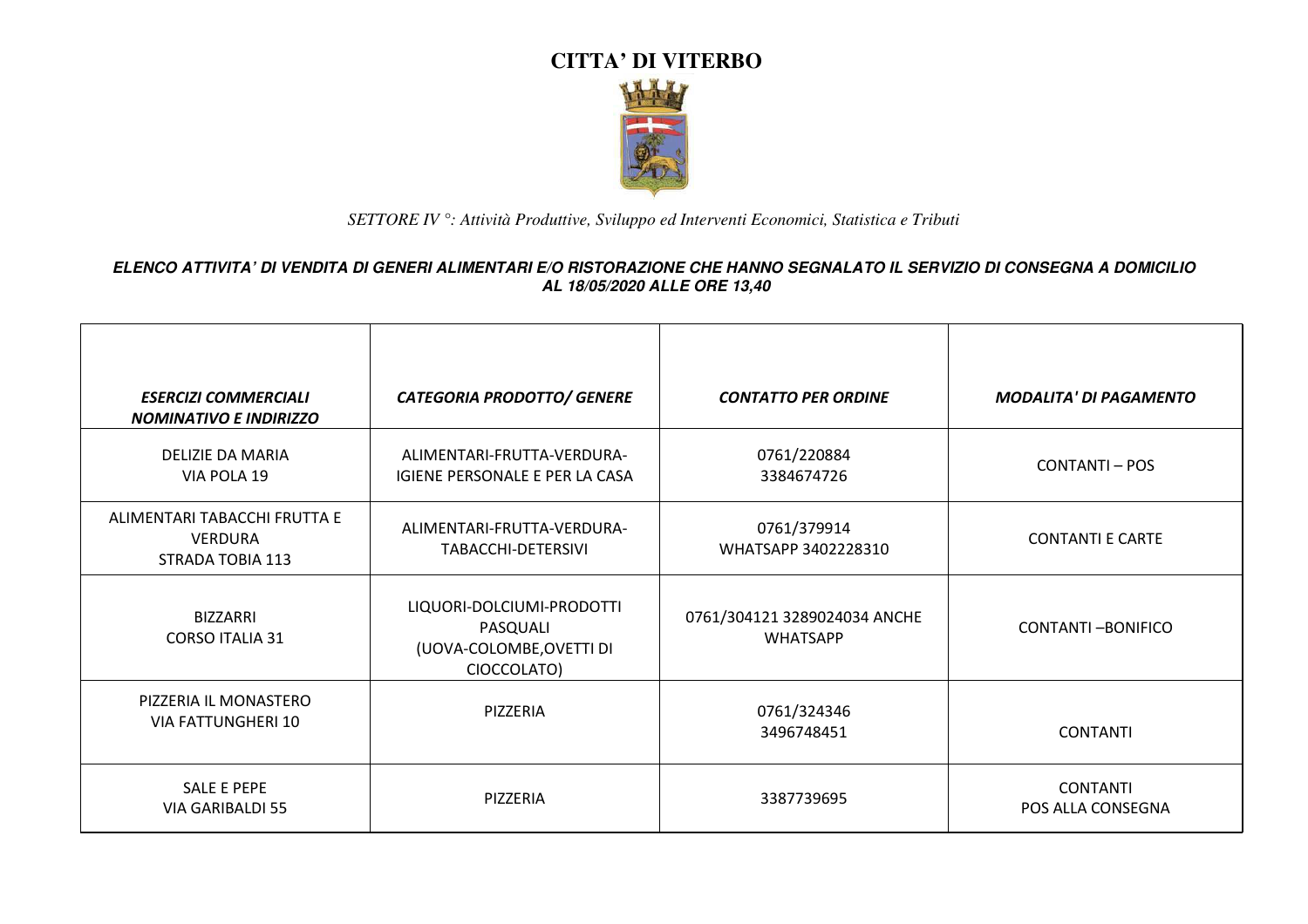

| <b>ESERCIZI COMMERCIALI</b><br><b>NOMINATIVO E INDIRIZZO</b>                   | <b>CATEGORIA PRODOTTO/ GENERE</b>                                            | <b>CONTATTO PER ORDINE</b> | <b>MODALITA' DI PAGAMENTO</b>                                                         |
|--------------------------------------------------------------------------------|------------------------------------------------------------------------------|----------------------------|---------------------------------------------------------------------------------------|
| <b>EUROFORM SAS</b><br>"IL PICCOLO CHE FA LA DIFFERENZA"<br>VIA CASSIA SUD N.3 | FORMAGGI-SALUMI-GENERI<br>ALIMENTARI VARI                                    | 3337960887<br>3339560035   | CONTANTI-<br><b>CARTA DI CREDITO-</b><br><b>BANCOMAT</b>                              |
| SAPORI E TRADIZIONI<br>VIA CASSIA NORD N. 12                                   | PIZZA-ANTIPASTISFIZIOSI-FRITTI-<br>INSALATE-BIBITEE BEVANDE-DESSERT          | 3805864560                 | <b>CONTANTI</b>                                                                       |
| ALIMENTARI FRATELLI BISCETTI<br>VIA DEL SANTUARIO 39 -LA QUERCIA               | ALIMENTARI - PANIFICIO                                                       | 0761/306935                | <b>CONTANTI</b>                                                                       |
| PIZZERIA LE MURA<br>VIA DEL MASSARO N. 2                                       | PIZZA AL METRO-PIZZE TONDE-<br>HAMBURGER-FRITTI E BEVANDE                    | 3284228115<br>0761/324084  | <b>CONTANTI</b>                                                                       |
| <b>BRUTTI MA BUONI</b><br>VIA LUIGI ROSSI DANIELLI 14                          | TORTE CLASSICHE - SEMIFREDDI -<br>MONOPORZIONI - COLOMBE E UOVA<br>DI PASQUA | 3487355567                 | <b>CONTANTI</b><br><b>POS</b><br><b>RICARICA POSTEPAY</b><br><b>BONIFICO BANCARIO</b> |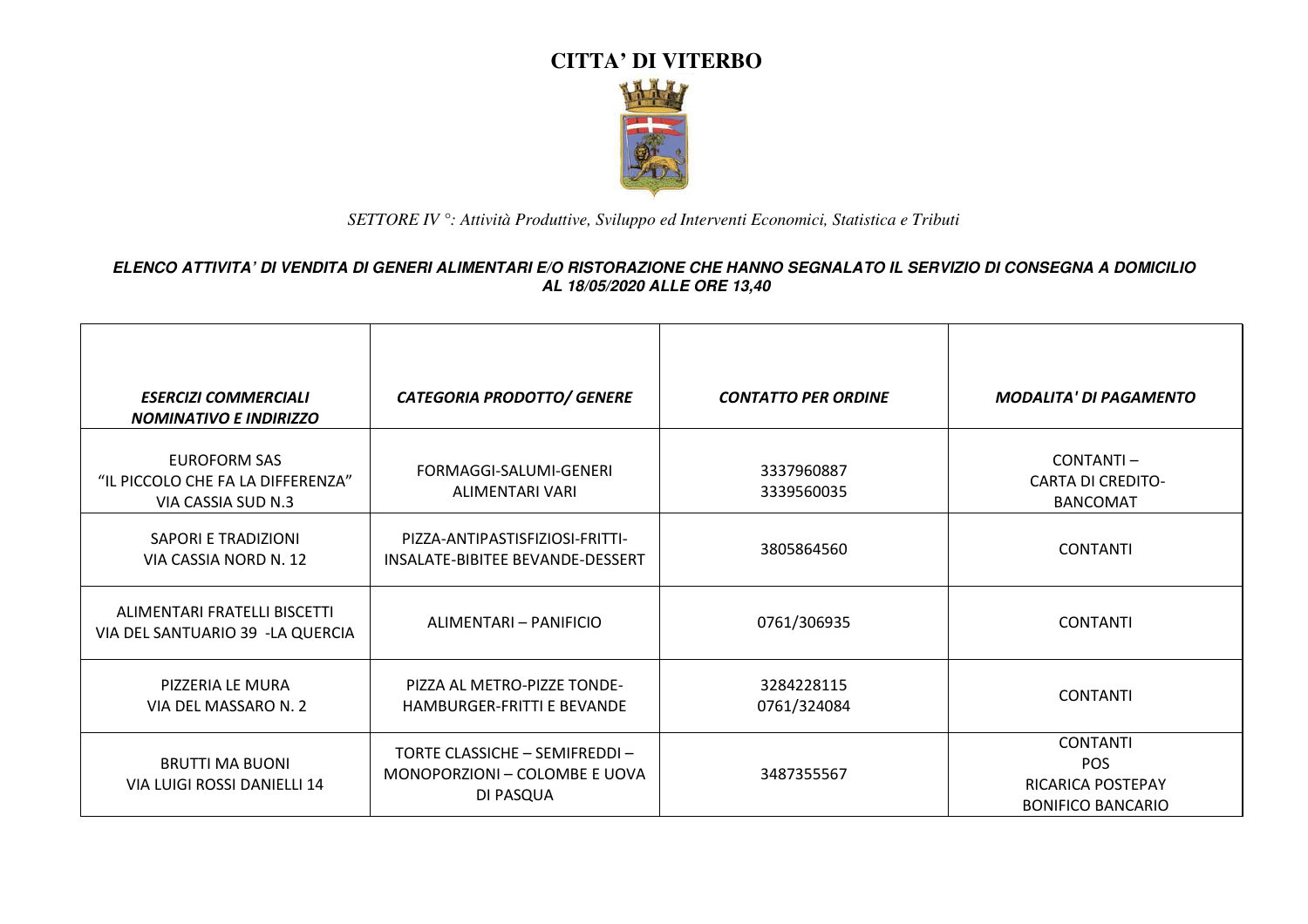

| <b>ESERCIZI COMMERCIALI</b><br><b>NOMINATIVO E INDIRIZZO</b>              | <b>CATEGORIA PRODOTTO/ GENERE</b>                                                                                                      | <b>CONTATTO PER ORDINE</b>                                        | <b>MODALITA' DI PAGAMENTO</b>                       |
|---------------------------------------------------------------------------|----------------------------------------------------------------------------------------------------------------------------------------|-------------------------------------------------------------------|-----------------------------------------------------|
| <b>COCCIA SESTO SRL</b><br>VIA LEGA XII POPOLI N. 7 D                     | SALUMI - CARNE FRESCA - FARINA -<br>UOVA – GENERI DI PRIMA NECESSITA'                                                                  | 0761/250879<br><b>ANCHE WHATSAPP</b>                              | <b>CONTANTI</b><br><b>PAYPAL</b>                    |
| <b>TREFFE SRL</b><br>PESCHERIA "LA QUERCIA"<br>PIAZZA DEL SANTUARIO N. 54 | <b>PRODOTTI ITTICI DI PESCE -</b><br>MOLLUSCHI FRESCHI E SURGELATI                                                                     | 0761/091297<br>3395277427<br>3405356743                           | <b>CONTANTI</b>                                     |
| <b>BLIFE SRLS</b><br>"LA BOUTIQUE DEL BIOLOGICO"<br>STRADA POGGINO N. 70  | FRUTTA, VERDURA, PRODOTTI FRESCHI,<br>INGREDIENTI SFUSI, PRODOTTI<br>CONFEZIONATI, PRODOTTI PER LA<br>CURA DELLA PERSONA E DELLA CASA. | www.laboutiquedelbiologico.it<br>info@blife.cloud<br>0761/1570325 | <b>CARTA DI CREDITO TRAMITE</b><br><b>ECOMMERCE</b> |
| LA DELIZIA SAS DI BOTA L. E C.<br>VIA DEL PARADISO N. 29                  | <b>ALIMENTARI</b>                                                                                                                      | Negozio<br>0761/223152<br>3286783384                              | <b>CONTANTI</b>                                     |
| ZOOTECNICA VITERBESE SOC. COOP.<br>VIA DEL SANTUARIO N. 10                | MACELLERIA E GENERI ALIMENTARI                                                                                                         | 0761/958800                                                       | CONTANTI E BONIFICO BANCARIO                        |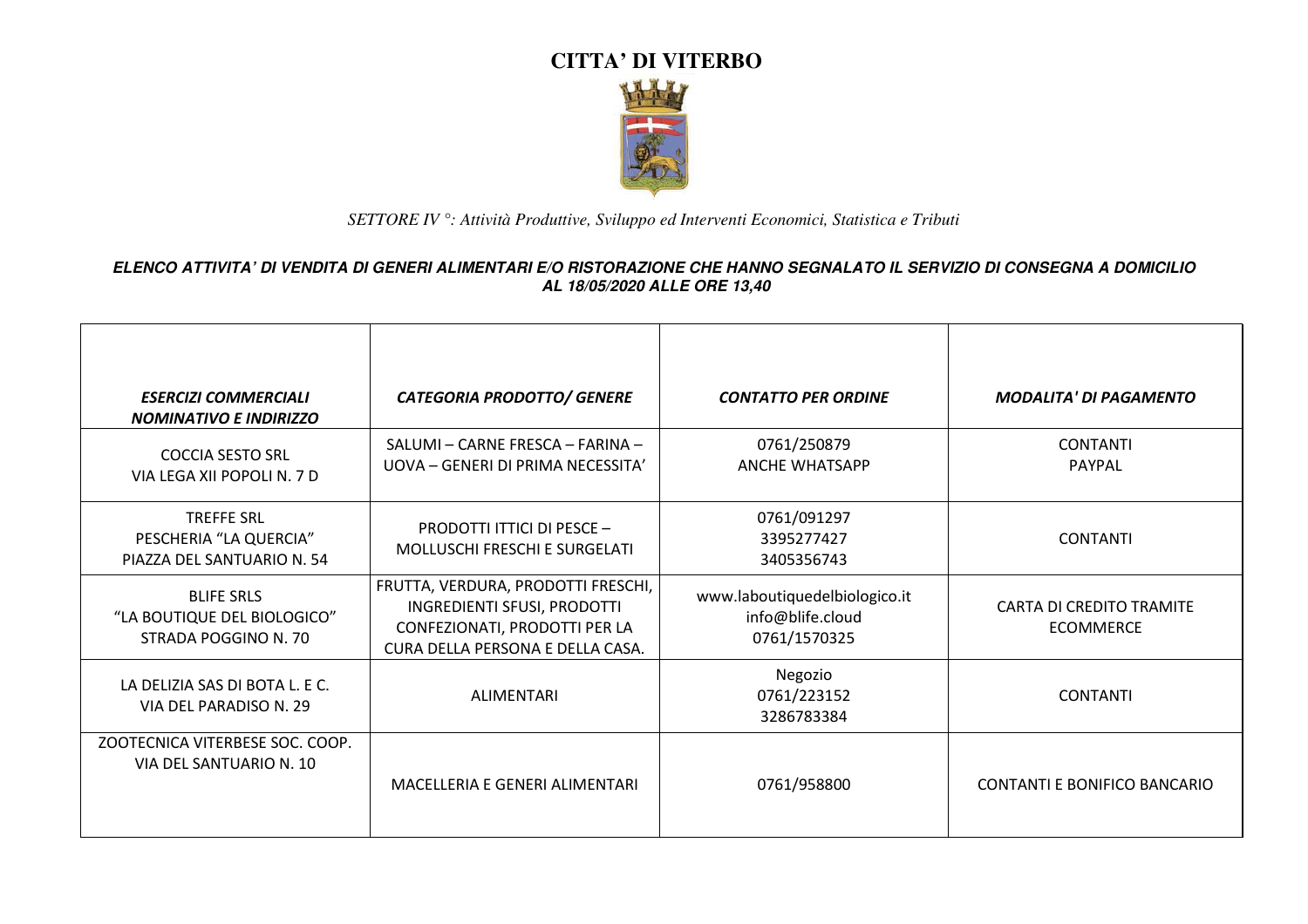

| <b>ESERCIZI COMMERCIALI</b><br><b>NOMINATIVO E INDIRIZZO</b>                           | <b>CATEGORIA PRODOTTO/GENERE</b>                                                           | <b>CONTATTO PER</b><br><b>ORDINE</b>   | <b>MODALITA' DI</b><br><b>PAGAMENTO</b>     |
|----------------------------------------------------------------------------------------|--------------------------------------------------------------------------------------------|----------------------------------------|---------------------------------------------|
| ZOOTECNICA VITERBESE SOC. COOP.<br>VIA C. CATTANEO N. 26                               | GENERI ALIMENTARI (PANE, SALUME E FORMAGGI, FRUTTA E<br>VERDURA, CARNI MACELLATE)          | 0761/309194<br>Whats App<br>3316174184 | <b>CONTANTI</b><br><b>BONIFICO BANCARIO</b> |
| EDEN FRUITS S.N.C. DI TARANTELLO<br>LAURA & C. - "EDEN FRUITS"<br><b>VIA VETULONIA</b> | FRUTTA E VERDURA - GENERI ALIMENTARI - GASTRONOMIA                                         | 0761/226663                            | <b>CONTANTI</b>                             |
| "ALIMENTARI BENITO"<br>DI PIERINI DANIELA<br>VIA XXIV MAGGIO N. 27                     | GENERI ALIMENTARI - FRUTTA - VERDURA - PRODOTTI PER<br>L'IGIENE DELLA CASA E DELLA PERSONA | 0761/305856<br>3288021915              | <b>CONTANTI</b><br><b>BANCOMAT</b>          |
| "ALIMENTARI FERNANDO" DI GASPARINI<br>MAURIZIO & C. SAS<br>VIA MAZZINI N. 89           | ALIMENTARI - NORCINERIA - GASTRONOMIA - DETERSIVI E<br>PRODOTTI PER LA CASA                | 0761/340806                            | <b>CONTANTI</b>                             |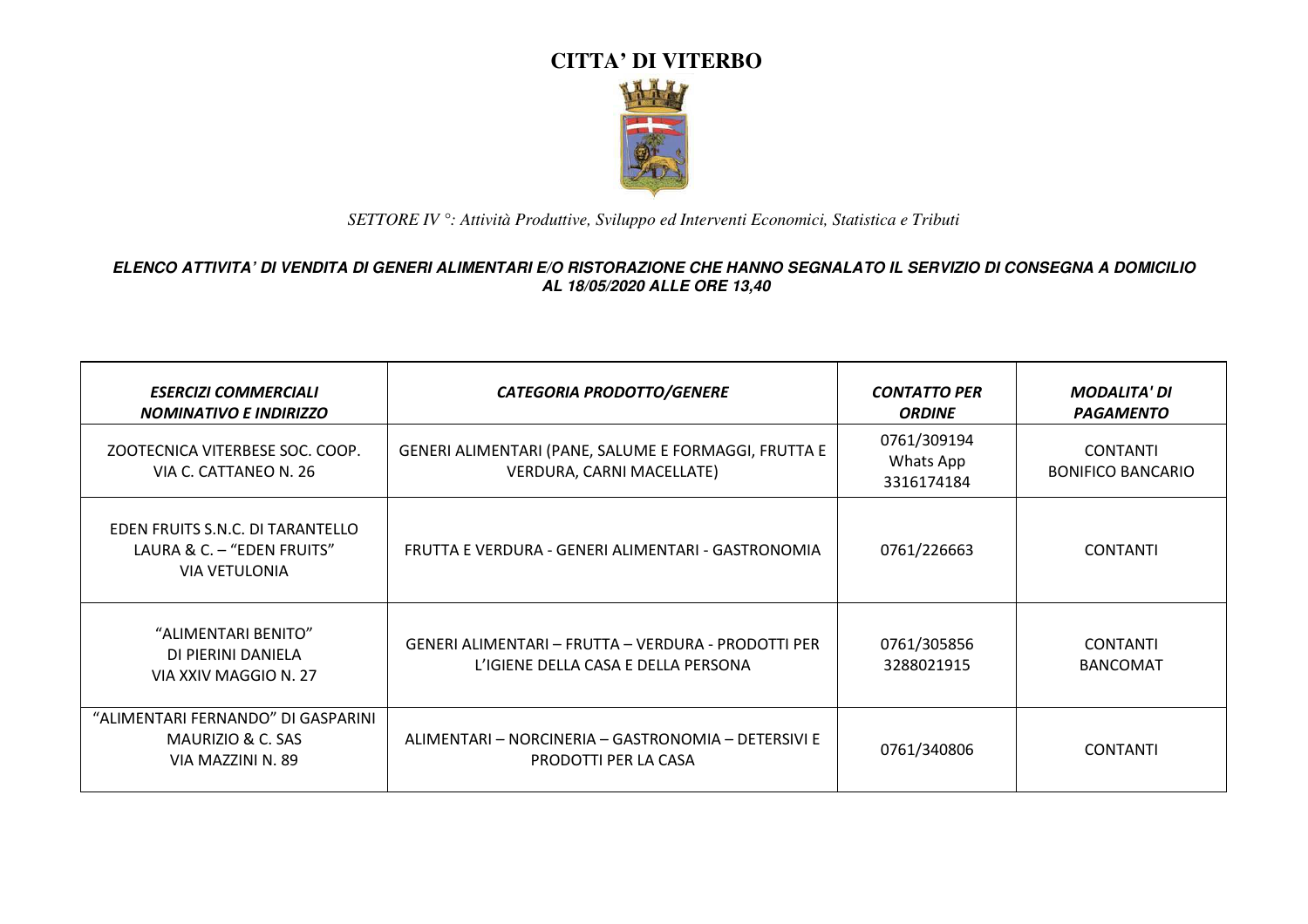

| <b>CHERUBINI SIMONA</b><br>"FORNO FIORE"<br>VIA ROMA N. 7          | PANE - PIZZA - DOLCI DA FORNO                    | 3332853539<br><b>ANCHE WHATSAPP</b>  | <b>CONTANTI</b>                                                         |
|--------------------------------------------------------------------|--------------------------------------------------|--------------------------------------|-------------------------------------------------------------------------|
| <b>ESERCIZI COMMERCIALI</b><br><b>NOMINATIVO E INDIRIZZO</b>       | <b>CATEGORIA PRODOTTO/ GENERE</b>                | <b>CONTATTO PER</b><br><b>ORDINE</b> | <b>MODALITA' DI</b><br><b>PAGAMENTO</b>                                 |
| M.E.A. PHOENIX SRL<br>"ANTICA FRUTTERIA"<br>VIA ROMA N. 11         | FRUTTA - VERDURA - SPECIALITA' ALIMENTARI LOCALI | 3713521829<br>3511951820             | CARTE E BANCOMAT (SOLO<br>IN NEGOZIO)<br>SOLO CONTANTI (A<br>DOMICILIO) |
| OSTERIA MODERNA SRL<br>"OSTERIA MODERNA"<br>VIA DEL BOTTALONE N. 5 | <b>RISTORANTE</b>                                | 3895484998                           | <b>CONTANTI</b>                                                         |
| <b>FIORUCCI GIOVANNI</b><br>STRADA GESU' NAZZARENO N. 46           | FRUTTA E VERDURA DI STAGIONE – OLIO EVO          | 3279507700<br>3713441816             | CONTANTI - BONIFICO<br><b>BANCARIO</b>                                  |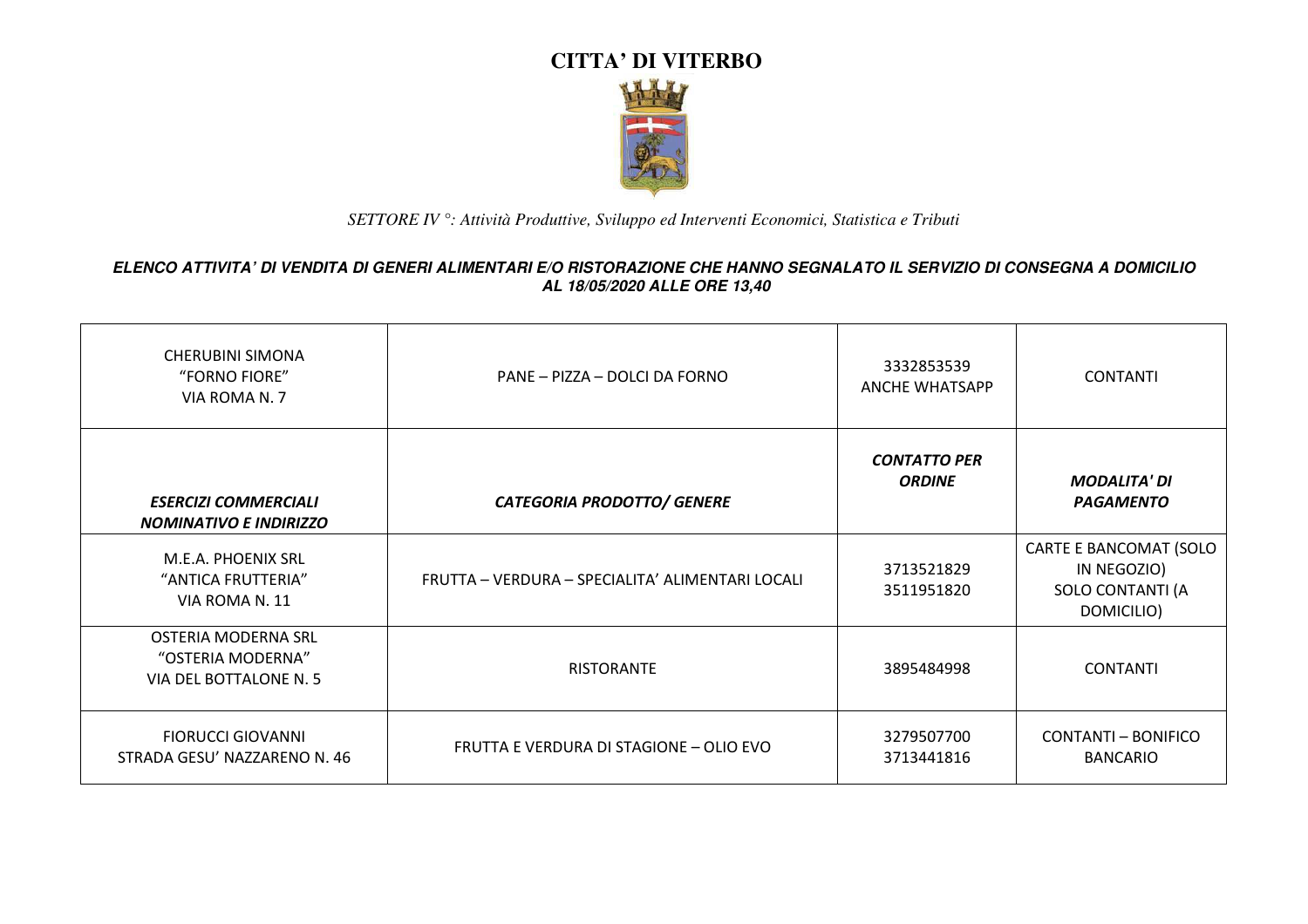

| "LA CULLA" DI MAGGINI GIULIA<br>STRADA SAN NICOLAO SNC                                                     | FRUTTA – VERDURA – ERBE AROMATICHE – ERBE SPONTANEE<br>– PICCOLI FRUTTI | 3394800263                           | CONTANTI - BONIFICO<br><b>BANCARIO</b>     |
|------------------------------------------------------------------------------------------------------------|-------------------------------------------------------------------------|--------------------------------------|--------------------------------------------|
| VIGNA LAURA DI GRAZINI GIAN LUCA E<br>SORELLE SNC<br>"DA LAURA PASTA FRESCA"<br>VIA CARLO CATTANEO N. 46/I | PASTA ALL'UOVO FRESCA ARTIGIANALE                                       | 0761308116                           | <b>CONTANTI</b>                            |
| <b>ESERCIZI COMMERCIALI</b><br><b>NOMINATIVO E INDIRIZZO</b>                                               | <b>CATEGORIA PRODOTTO/GENERE</b>                                        | <b>CONTATTO PER</b><br><b>ORDINE</b> | <b>MODALITA' DI</b><br><b>PAGAMENTO</b>    |
| <b>JAMAICA BAR</b><br>VIA MONTE BIANCO 40                                                                  | VINI, DISTILLATI, LIQUORI E CONFEZIONI                                  | 3283332663<br>0761/221299            | <b>CONTANTI</b><br><b>CARTA DI CREDITO</b> |
| <b>COCCODE' SRL</b><br>VIA DELLA FONDERIA 7/9                                                              | CARNI FRESCHE(Manzo Vitella, Suino, Ovino, Pollame)                     | 06/99838380                          | <b>CONTANTI</b>                            |
| SUPERMERCATI TIGRE<br>VIA VICO SQUARANO 1C<br>VIA MARCONI 36                                               | ALIMENTARI                                                              | 3395766764<br>3486543696             | <b>CONTANTI</b>                            |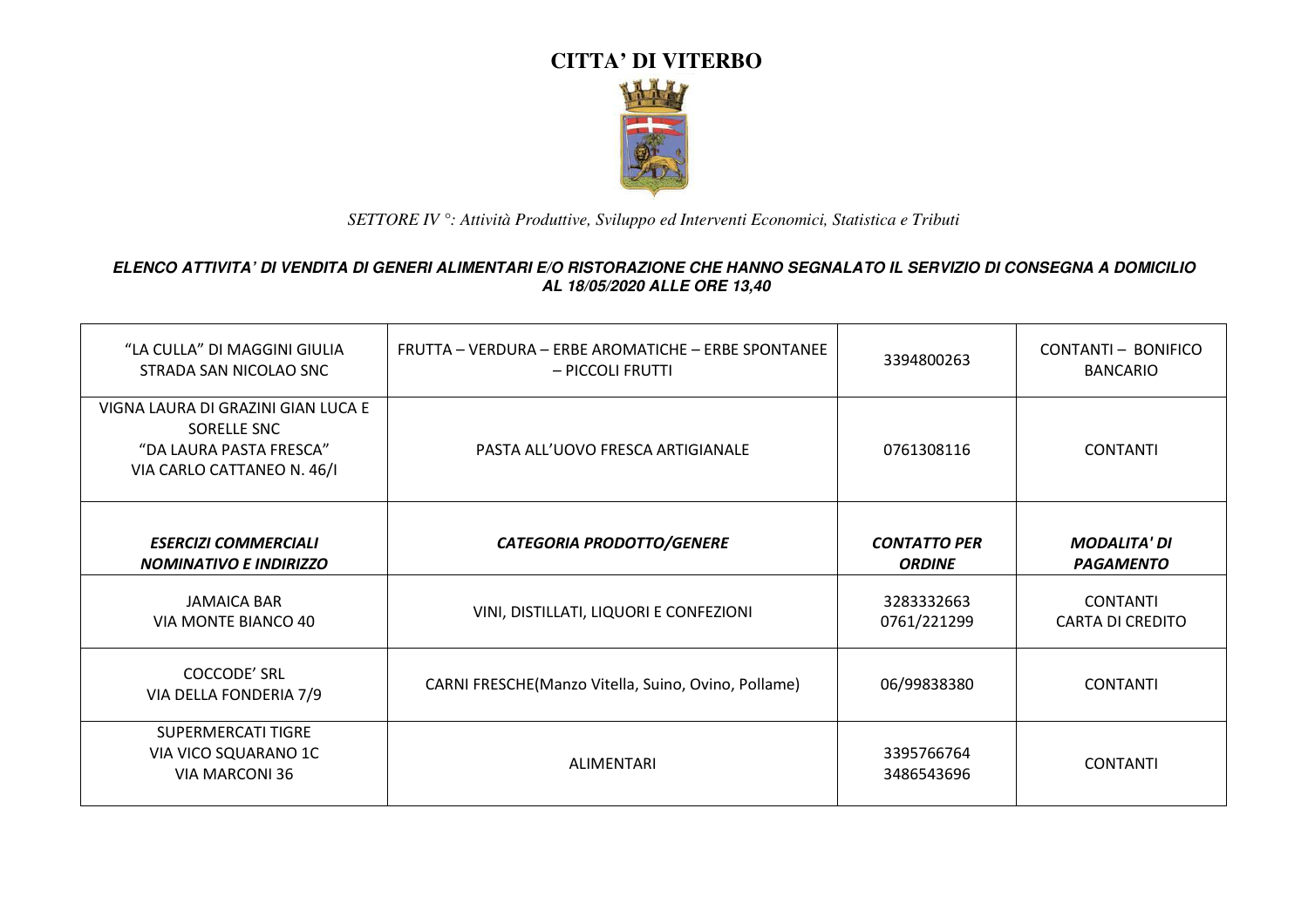

| <b>HOSTERIA DEL SOR BRUNO</b><br>VIA SAN PELLEGRINO 28              | <b>RISTORAZIONE</b>                                                      | 3318719037<br>0761/303423            | <b>CONTANTI</b>                         |
|---------------------------------------------------------------------|--------------------------------------------------------------------------|--------------------------------------|-----------------------------------------|
| <b>IL NOSTRANO SNC</b><br>VIA GARBALDI 20                           | ALIMENTARI                                                               | 0761340827                           | <b>CONTANTI</b>                         |
| FORMASAL DISTRIBUZIONE SRL<br>SS. CASSIA NORD KM 86                 | ALIMENTARI IN GENRE E SURGELATI                                          | 0761251349                           | <b>CONTANTI</b><br><b>POS</b>           |
| <b>ESERCIZI COMMERCIALI</b><br><b>NOMINATIVO E INDIRIZZO</b>        | <b>CATEGORIA PRODOTTO/GENERE</b>                                         | <b>CONTATTO PER</b><br><b>ORDINE</b> | <b>MODALITA' DI</b><br><b>PAGAMENTO</b> |
| TEATRO LIBRERIA BISTROT CAFFEINA<br>VIA CAVOUR 9                    | <b>VINI IN BOTTIGLIA</b>                                                 | 3923018173<br>Pagina facebook        | <b>CONTANTI BONIFICO</b><br>satispay    |
| ANTICA LATTERIA SNC<br>VIA NICOLO' DELLA TUCCIA 6                   | FORMAGGI LATTE RICOTTA YOGURT, CIOCCOLATERIA E<br><b>PRODOTTI TIPICI</b> | 0761 341141                          | <b>CONTANTI</b>                         |
| "PASTIFICIO FELICI"<br>DI FELICI GUIDO<br>VIA G. MATTEOTTI N. 66/68 | PASTA FRESCA, PRIMI E SECONDI PIATTI, CONTORNI                           | 3489380518<br><b>ANCHE WHATSAPP</b>  | <b>CONTANTI-POS</b>                     |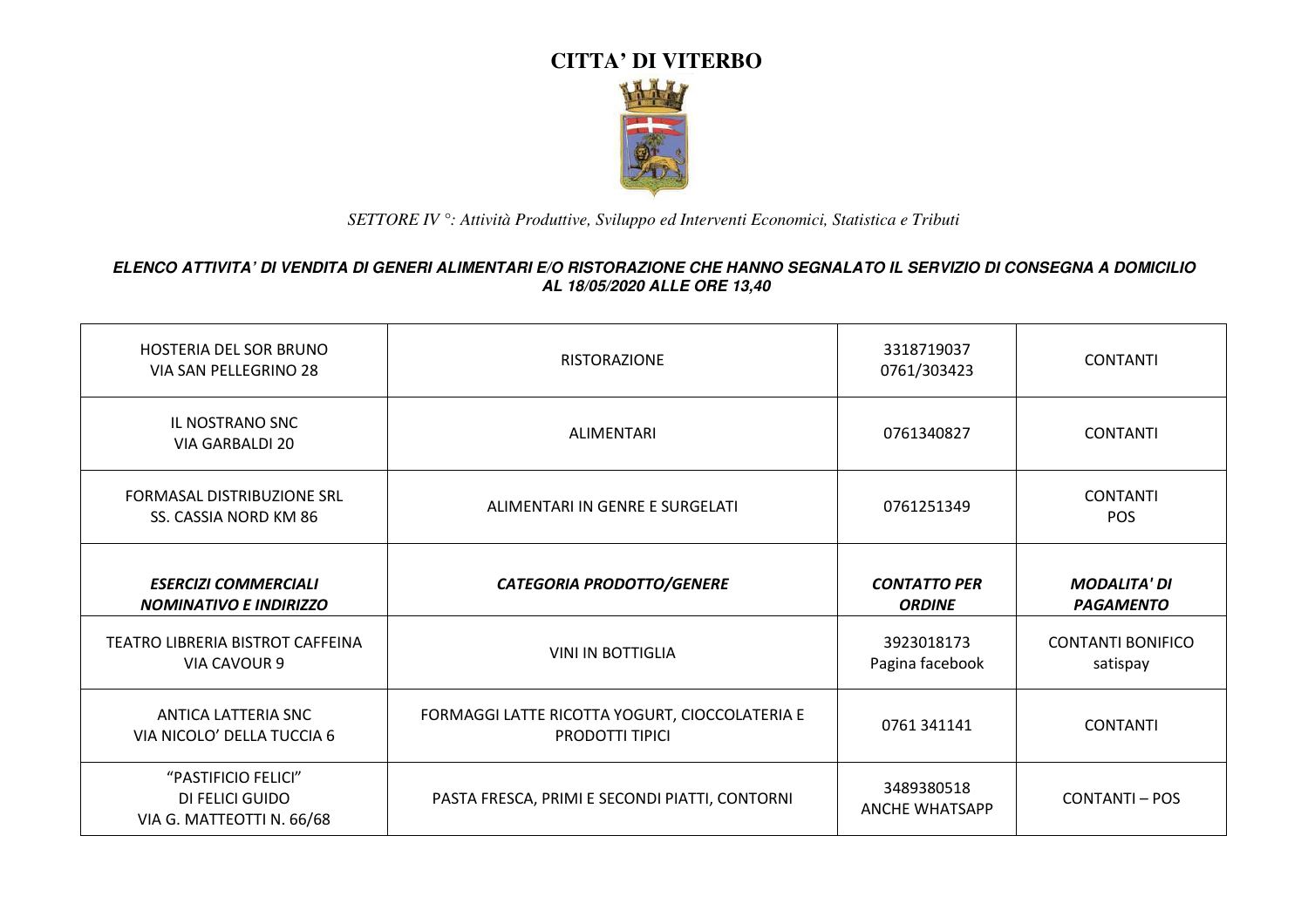

| "PASTICCERIA LOMBARDELLI"<br>DI LOMBARDELLI MAURIZIO<br>PIAZZALE GRAMSCI N. 44 | PRODOTTI DOLCIARI                                                            | 3402426793<br>0761/308080                  | <b>CONTANTI - BONIFICO</b>                      |
|--------------------------------------------------------------------------------|------------------------------------------------------------------------------|--------------------------------------------|-------------------------------------------------|
| "LECCABAFFO"<br><b>R.F. &amp; K.C. SRL</b><br>VIA GARIBALDI N. 13              | PANINI DELLA TRADIZIONE                                                      | 3756357823<br>www.leccabaffo.it            | <b>CONTANTI - CARTA</b><br><b>PAY PAL</b>       |
| "LA DISPENSA DI BIRICHELLA"<br>DI AQUILANI MORENO<br>VIALE F. BARACCA N. 9/C   | ALIMENTARE SPECIALIZZATO - VINI SFUSI                                        | 0761/1520632<br>3484302611                 | CONTANTI - BANCOMAT                             |
| <b>ESERCIZI COMMERCIALI</b><br><b>NOMINATIVO E INDIRIZZO</b>                   | <b>CATEGORIA PRODOTTO/GENERE</b>                                             | <b>CONTATTO PER</b><br><b>ORDINE</b>       | <b>MODALITA' DI</b><br><b>PAGAMENTO</b>         |
| "LATTERIA SPIZZICHINI"<br>DI SPIZZICHINI GIOVANNI<br>VIA VICENZA N. 2          | LATTE, LATTICINI, MOZZARELLE, FORMAGGI, GELATI                               | 3393310150<br>3206949697                   | <b>CONTANTI</b>                                 |
| "ENOTECA VITERBIUM"<br><b>VITERBIUM SRL</b><br>VIA GARBINI N. 1/A              | VINI, LIQUORI, COLOMBE, UOVA DI PASQUA, OVETTI, BAGNE<br>PER DOLCI, CONFETTI | 0761/304779<br>viterbium@libero.it         | CONTANTI - BONIFICO<br><b>BANCARIO</b>          |
| "FRANK'S PIZZA"<br><b>F&amp;F SERVICE SRLS</b><br>VIALE FRANCESCO BARACCA N.28 | PIZZA, FRITTI, PANINI, DESSERT, BEVANDE                                      | 0761-1572752/0761-<br>1702959/0761-1706929 | <b>CONTANTI E ELETTRONICO</b><br><b>CON POS</b> |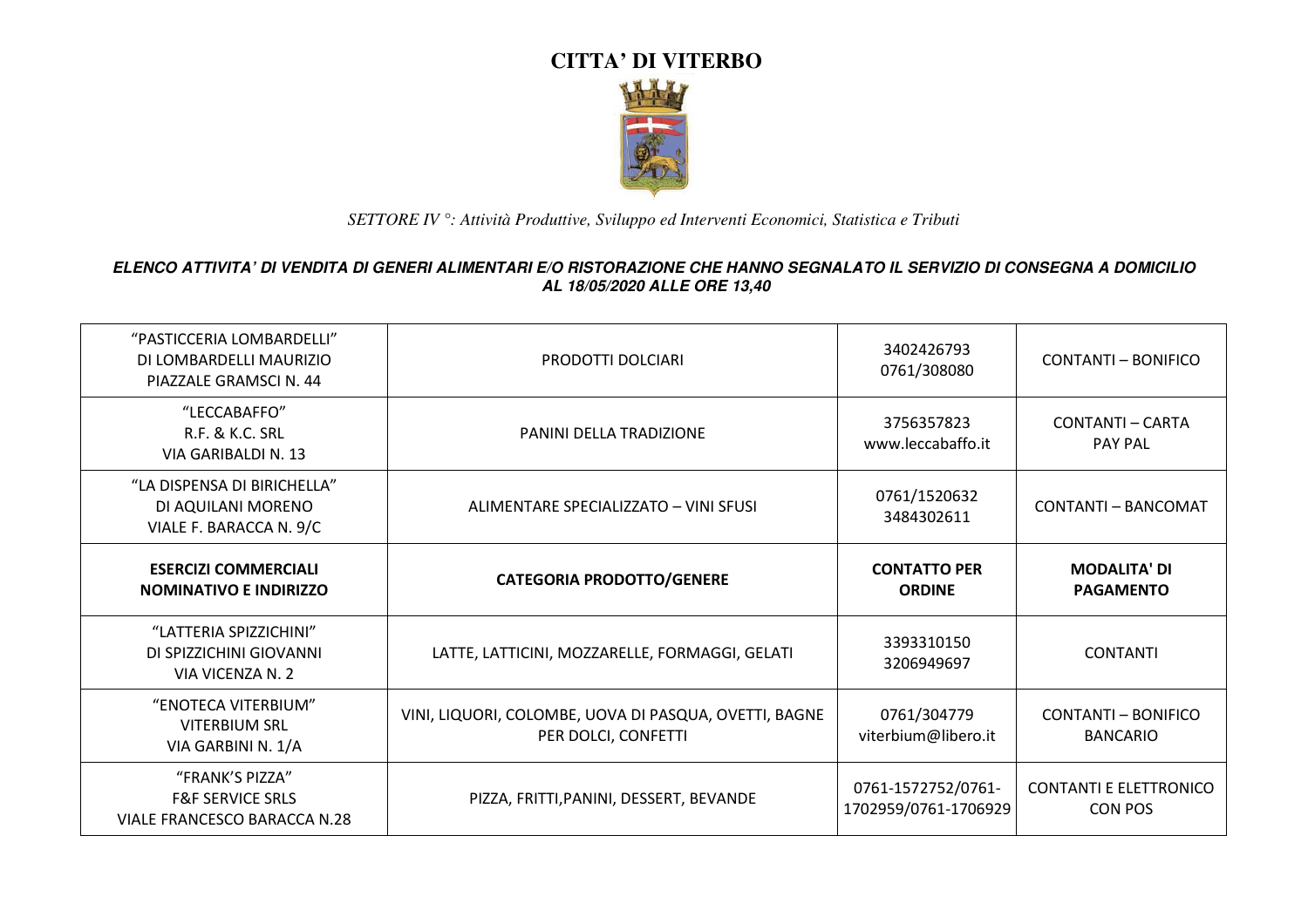

| <b>FERNANDO'S CAFE'</b><br><b>VIALE FIUME 34</b>                         | GELATO ARTIGIANALE - PIZZA AD ALTA DIGERIBILITA' | 3460960119                                             | <b>CONTANTI</b>                                        |
|--------------------------------------------------------------------------|--------------------------------------------------|--------------------------------------------------------|--------------------------------------------------------|
| FRUTTA VERDURA E GENERI ALIMENTARI<br>VIA IGINO GARBINI6/8               | FRUTTA, VERDURE, SPEZIE E BEVANDE                | 3272151559                                             | <b>CONTANTI E POS</b>                                  |
| PAUSACAFFE'<br><b>VIALE TRIESTE 93</b>                                   | CAFFE' IN CIALDE E CAPSULE COMPATIBILI           | 3343312542<br>info@pausacaffee.it<br>f.book            | <b>CONTANTI</b><br><b>POS</b>                          |
| <b>ESERCIZI COMMERCIALI</b><br><b>NOMINATIVO E INDIRIZZO</b>             | <b>CATEGORIA PRODOTTO/GENERE</b>                 | <b>CONTATTO PER</b><br><b>ORDINE</b>                   | <b>MODALITA' DI</b><br><b>PAGAMENTO</b>                |
| <b>ENOTECATUSCIA</b><br>VIA TUSCIA 9/A 9/B                               | VINO, OLIO, PASTA, COLMBE, UOVA                  | 0761/251554<br>www.enotecatuscia.it                    | <b>CONTANTI</b><br>SITO CON CARTA DI<br><b>CREDITO</b> |
| MAGNAMAGNA<br>VICOLO DEI PELLEGRINI N. 2                                 | VINI NATURALI, BIRRE ARTIGIANALI, DRINK          | 3298054913-<br>3270830072-<br>3488957611<br>3334529567 | <b>CONTANTI</b><br>SATYSPAY                            |
| "GELATERIA DEL SACRARIO"<br><b>FLAVIUM SRL</b><br>PIAZZA DEI CADUTI N. 8 | <b>GELATO ARTIGIANALE</b>                        | 3478588755<br>3882564640                               | <b>CONTANTI</b>                                        |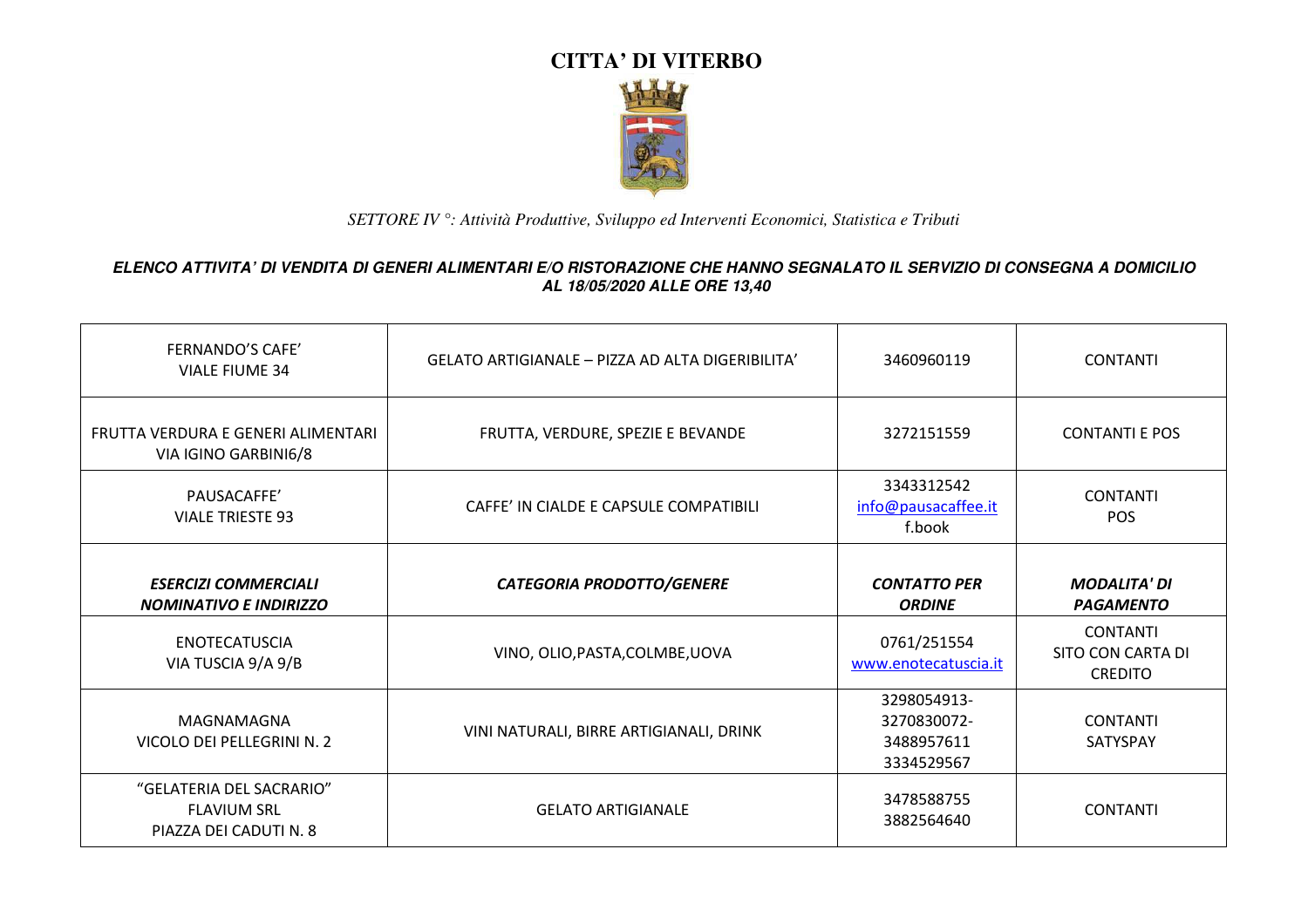

| "AGRITURISMO LA FERRIERA"<br>DI CEPPAROTTI MARIA TERESA<br>STRADA ACQUABIANCA | PIZZA, FRITTI, PRODOTTI AGRICOLI FRESCHI E CONFEZIONATI | 0761288363<br>3478262774<br>3491081050 | <b>CONTANTI</b><br><b>POS</b>           |
|-------------------------------------------------------------------------------|---------------------------------------------------------|----------------------------------------|-----------------------------------------|
| "VITERBO MIA"<br>DI TRINCIA MAURA<br>VIA SAN LORENZO N. 50                    | ALIMENTARI E PRODOTTI TIPICI                            | 3395340416                             | <b>CONTANTI</b><br><b>POS</b>           |
| "IL LABIRINTO"<br>SAN LORENZO S.A.S.<br>VIA SAN LORENZO N. 46                 | RISTORANTE PIZZERIA                                     | 3409856063                             | <b>CONTANTI</b>                         |
| <b>ESERCIZI COMMERCIALI</b><br><b>NOMINATIVO E INDIRIZZO</b>                  | <b>CATEGORIA PRODOTTO/GENERE</b>                        | <b>CONTATTO PER</b><br><b>ORDINE</b>   | <b>MODALITA' DI</b><br><b>PAGAMENTO</b> |
| "CREAMITALY"<br>DI USELLI VALENTINA<br>VIA SAN LORENZO N. 40                  | <b>GELATO</b>                                           | 3409856063                             | <b>CONTANTI</b>                         |
| IL GARGOLO RISTORANTINO<br>PIAZZA DELLA MORTE 14                              | PRIMI PIATTI, SECONDI PIATTI, CONTORNI                  | 3374114268<br>3474934826<br>3348886677 | <b>CONTANTI</b>                         |
| <b>MACELLERIE PAMPANA</b><br><b>VIALE FIUME 38</b><br><b>BAGNAIA</b>          | ALIMENTARI/CARNI PRONTE O DA CUOCERE                    | 0761/288055<br>3391624944              | <b>CONTANTI</b>                         |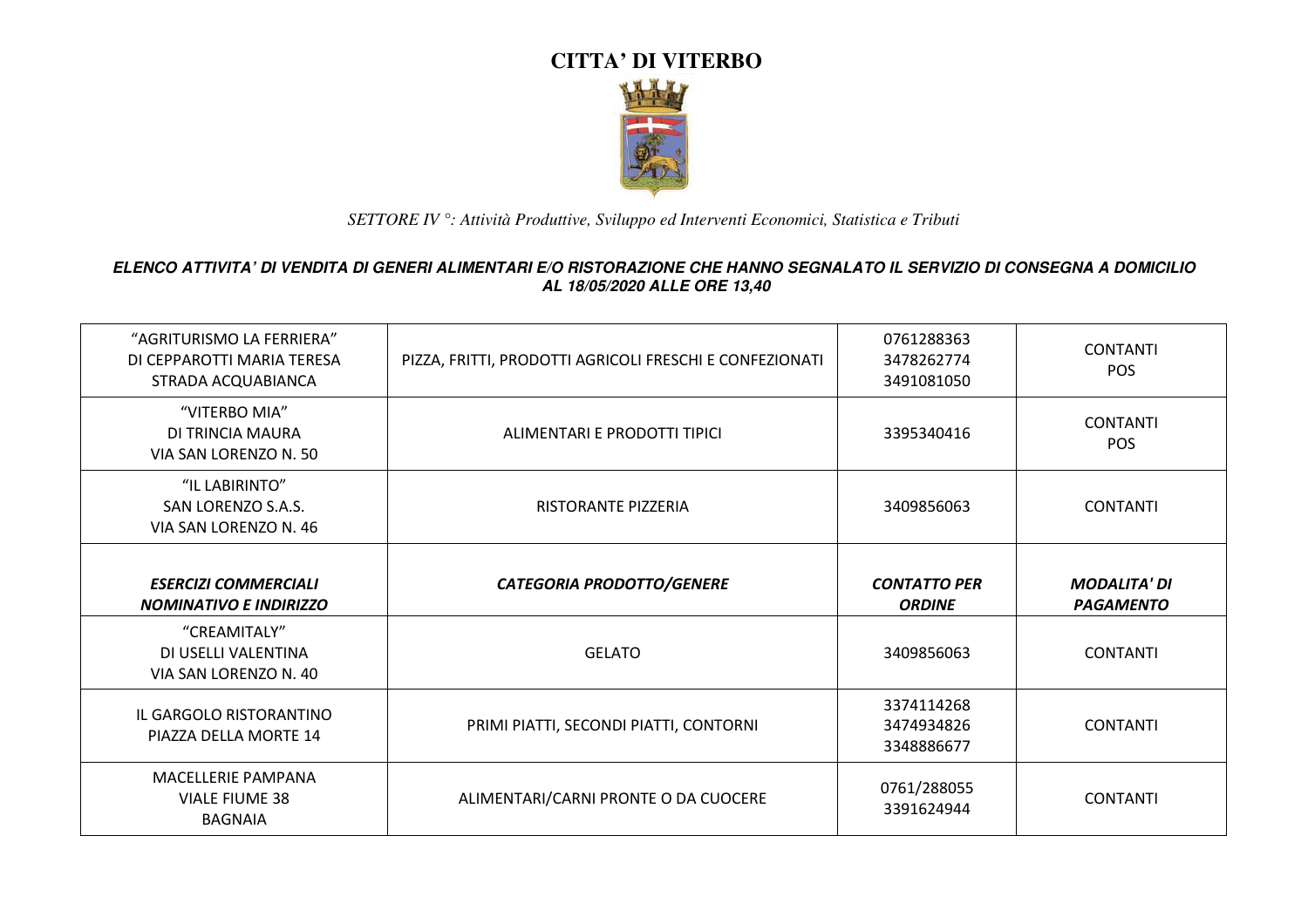

| "LE DELIZIE DELLO CHEF"<br>di MAGRINI ANNA MARIA<br>VIA A. POLIDORI N. 39 F/G/H | PESCE FRESCO E PESCE CUCINATO                                                                   | 0761/221307                                                 | <b>CONTANTI</b><br><b>ALLA CONSEGNA</b>                                           |
|---------------------------------------------------------------------------------|-------------------------------------------------------------------------------------------------|-------------------------------------------------------------|-----------------------------------------------------------------------------------|
| G. & CO. DOLCIARIA S.R.L.<br>VIA DELL'INDUSTRIA N. 35                           | ACQUA MINERALE, VINI, BIRRA, BIBITE VARIE, LIQUORI, SNACK<br>DOLCI E SALATI, ALIMENTI, DOLCIUMI | E-commerce:<br>www.gecoshop.com<br>Whattsapp:<br>3274434752 | CONTRASSEGNO, CARTA DI<br>CREDITO, PAYPAL,<br><b>BONIFICO BANCARIO</b>            |
| "ANTONY'S PIZZA POINT"<br>di NISINI DONATELLA<br>VIA A. PACINOTTI N. 7          | PIZZA E BIBITE                                                                                  | 0761/1710951<br>3923238887                                  | <b>CONTANTI E PAGAMENTI</b><br>ELETTRONICI TRAMITE JUST<br><b>EAT E DELIVEROO</b> |
|                                                                                 |                                                                                                 |                                                             |                                                                                   |
| <b>ESERCIZI COMMERCIALI</b><br><b>NOMINATIVO E INDIRIZZO</b>                    | <b>CATEGORIA PRODOTTO/GENERE</b>                                                                | <b>CONTATTO PER</b><br><b>ORDINE</b>                        | <b>MODALITA' DI</b><br><b>PAGAMENTO</b>                                           |
| "LAB - LABORATORIO DEL GUSTO"<br>LABORATORIO MNS S.R.L.<br>PIAZZA G. VERDI N. 5 | <b>ALIMENTI E BEVANDE</b>                                                                       | 3805066686<br>3791291791                                    | <b>PAGAMENTO CONTANTI ED</b><br><b>ELETTRONICO</b>                                |
| <b>GELATERIA GELART DAL 1983</b><br>PIAZZA DELLE ERBE 16-17                     | <b>GELATO/YOGURT GELATO</b>                                                                     | 3383661165                                                  | <b>CONTANTI</b><br><b>CARTA DI CREDITO</b>                                        |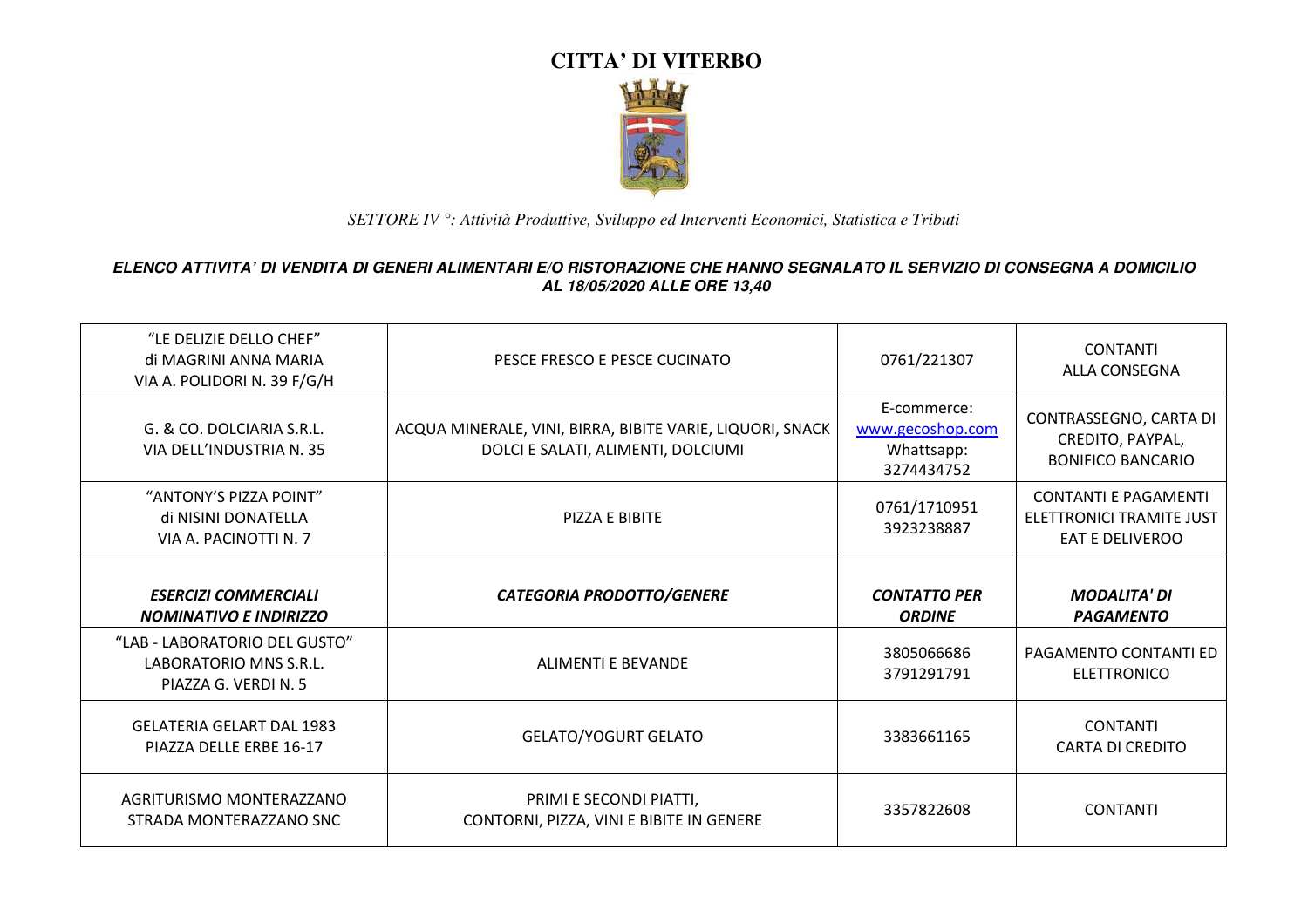

| <b>CAFFE' GARBINI</b><br>DI MANILI ALESSANDRO<br>LARGO GARBINI N.7/9 | PRIMI E SECONDI PIATTI E CONTORNI                            | 3397909948<br>3935780233                | <b>CONTANTI</b><br><b>CARTA DI CREDITO</b>            |
|----------------------------------------------------------------------|--------------------------------------------------------------|-----------------------------------------|-------------------------------------------------------|
| <b>BALDINI PIZZA TEVERINA</b><br>STRADA TEVERINA 26                  | PIZZERIA AL TAGLIO, FRIGGITORIA, PANINOTECA                  | 3240875591                              | <b>CONTANTI</b>                                       |
| LA SOSTA DEL SUFFRAGIO<br>VIA FONTANELLA DEL SUFFAGIO 10             | PIZZERIA TONDA E FITTI                                       | 3278717824<br>3756337937                | <b>CONTANTI</b><br><b>POS</b>                         |
| <b>ESERCIZI COMMERCIALI</b><br><b>NOMINATIVO E INDIRIZZO</b>         | <b>CATEGORIA PRODOTTO/GENERE</b>                             | <b>CONTATTO PER</b><br><b>ORDINE</b>    | <b>MODALITA' DI</b><br><b>PAGAMENTO</b>               |
| "AZIENDA AGRICOLA F.LLI STEFANONI"<br>STRADA CASSIA NORD KM 60       | CARNE SUINA (FRESCA, STAGIONATA, PORCHETTA) POLLI<br>AGNELLI | 0761/250425<br>Whattsapp:<br>3386755058 | <b>CONTANTI</b><br><b>BONIFICO</b>                    |
| "AGRITURISMO BRACIAMI"<br>STRADA CIMINA N. 21                        | ALIMENTARE, BEVANDE E CUCINATO                               | 391.3400095<br>anche Whattsapp          | CONTANTI,<br>PAGOBANCOMAT, CARTA DI<br><b>CREDITO</b> |
| "BOTTEGA VERDE"<br><b>GER SRL</b><br>CORSO ITALIA N. 59              | PRODOTTI ERBORISTICI INTEGRATORI                             | 3914007027                              | <b>BANCOMAT</b><br><b>CONTANTI</b>                    |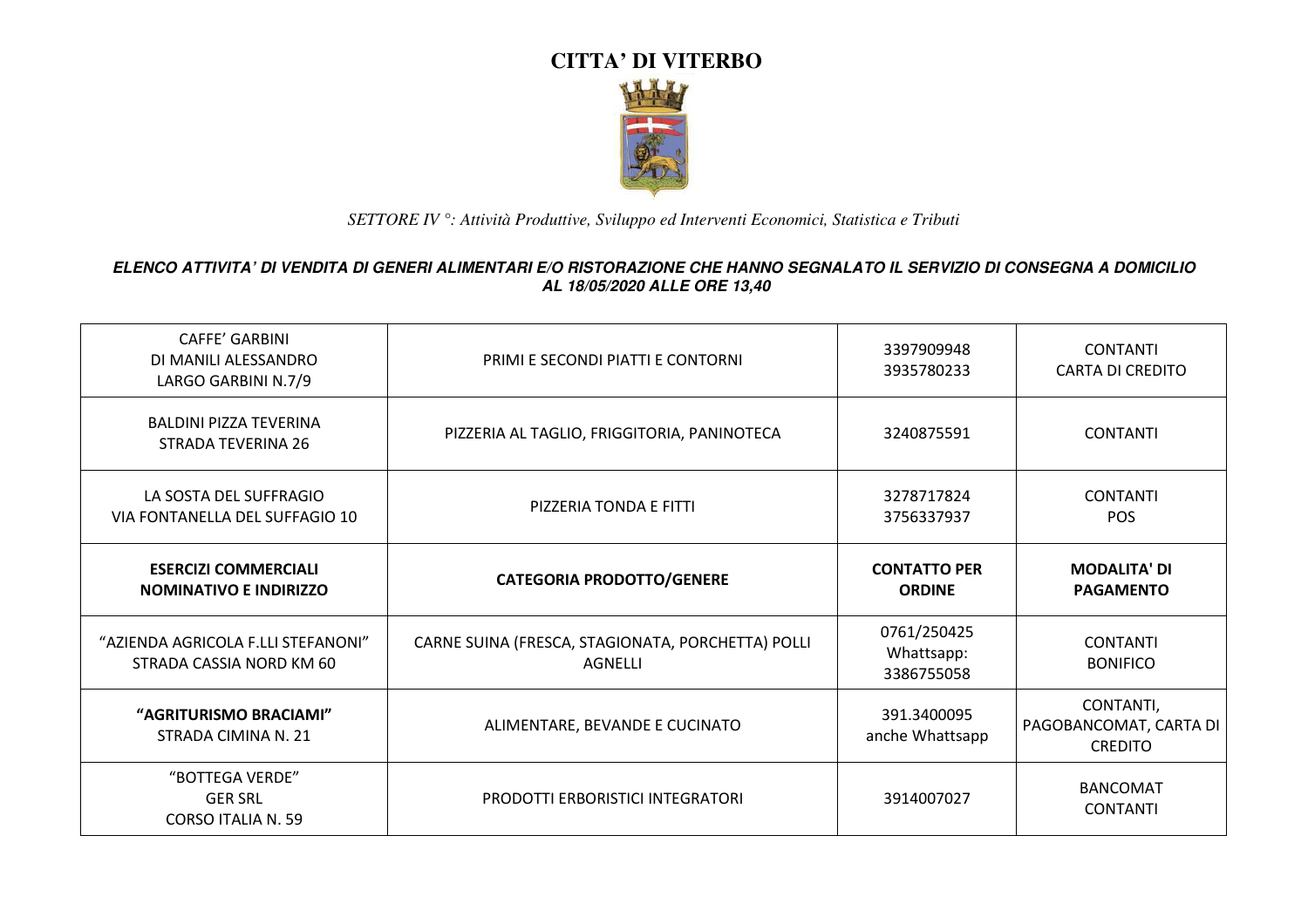

| IPERCOOP-UNICOOP TIRRENO SOC. COOP<br><b>VIA TANGENZIALE OVEST</b>     | <b>GENERI ALIMENTARI</b>                                  | 0761 395241<br>DAL LUN. AL VEN.<br>ORE 9-12 | <b>CONTANTI</b> direttamente al corriere<br>GLS che consegnerà gratuitamente la<br>spesa a casa |
|------------------------------------------------------------------------|-----------------------------------------------------------|---------------------------------------------|-------------------------------------------------------------------------------------------------|
| <b>CRISPY CUCINA FELICE</b><br>PIAZZA CRISPI 4                         | <b>GASTRONOMIA E GENERI ALIMENTARI</b><br>PIAZZA CRISPI 4 | 3898408263                                  | <b>CONTANTI</b>                                                                                 |
| <b>TODIS VITERBO</b><br>VIA TANGENZIALE OVEST 46                       | PRODOTTI SUPERMERCATO                                     | 0761 326458                                 | <b>CONTANTI</b>                                                                                 |
| <b>ESERCIZI COMMERCIALI</b><br><b>NOMINATIVO E INDIRIZZO</b>           | <b>CATEGORIA PRODOTTO/GENERE</b>                          | <b>CONTATTO PER</b><br><b>ORDINE</b>        | <b>MODALITA' DI</b><br><b>PAGAMENTO</b>                                                         |
| LA BUCA DI SAN FAUSTINO<br>VIA DEL PAVONE 95                           | <b>PRODOTTI RISTORANTE</b>                                | 3476869068<br>3487975031                    | <b>CONTANTI</b>                                                                                 |
| <b>EMMERMARKET SRL</b><br>"SIGMA"<br>VIA CARLO CATTANEO N. 46          | <b>GENERI ALIMENTARI</b>                                  | spesasigma@gmail.com                        | CONTANTI - BANCOMAT -<br><b>CARTA DI CREDITO</b>                                                |
| "PIZZERIA SAN VALENTINO"<br>RALE S.A.S.<br>VIA MONTE S. VALENTINO N. 2 | PIZZA AL TAGLIO, CALZONI, FRITTI MISTI                    | 3284611862                                  | <b>CONTANTI</b>                                                                                 |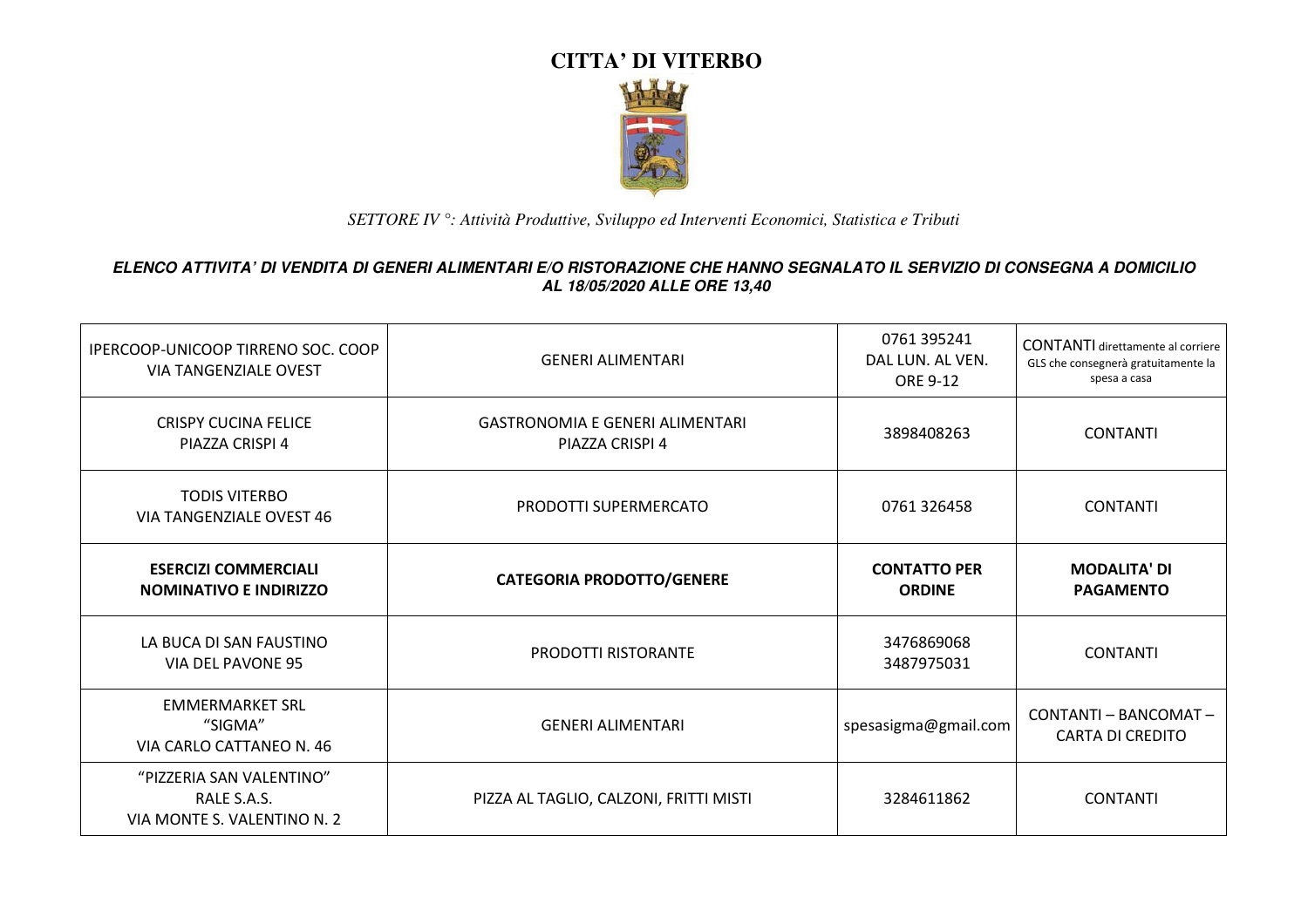

| "IL BORGO"<br>PIAZZA XX SETTEMBRE N. 7<br><b>BAGNAIA</b>            | PIZZA E GELATO                            | 3461525801<br>0761/289777            | <b>CONTANTI</b><br>PAGAMENTO ON LINE                  |
|---------------------------------------------------------------------|-------------------------------------------|--------------------------------------|-------------------------------------------------------|
| "RISTORANTE SHIZEN"<br>DI LI ZHIMIAO<br>VIA BACHELET N. 22          | <b>CUCINA ORIENTALE</b>                   | 3396966355                           | <b>CONTANTI</b>                                       |
| RISTORANTE "CONTRASTO"<br>VIA CARDINAL LA FONTAINE 21               | <b>RISTORAZIONE DI PESCE</b>              | 3927359936                           | <b>CONTANTI</b><br><b>POS</b>                         |
| <b>ESERCIZI COMMERCIALI</b><br><b>NOMINATIVO E INDIRIZZO</b>        | <b>CATEGORIA PRODOTTO/GENERE</b>          | <b>CONTATTO PER</b><br><b>ORDINE</b> | <b>MODALITA' DI</b><br><b>PAGAMENTO</b>               |
| "BALDINI PIZZA"<br>RB S.R.L.S.<br>VIA CAIROLI N. 45                 | PIZZA, HOT DOG, FRITTI                    | 3297365093                           | <b>CONTANTI</b><br><b>POS</b>                         |
| "UN SACCOBUONO"<br>DI TEODORA DE LUCA<br>VIA GARIBALDI N. 29/31     | GELATO, SEMIFREDDI ARTIGIANALI GLUTENFREE | 328.6811844<br>anche Whattsapp       | <b>CONTANTI</b>                                       |
| "ORANGE CAFFE'"<br>ORANGE CAFFE' S.A.S.<br>VIA I. GARBINI N. 84 D/E | PRODOTTI DI GASTRONOMIA                   | 331.5293732<br>Emanuele              | <b>CONTANTI</b><br><b>BUONI PASTO</b><br><b>CARTE</b> |